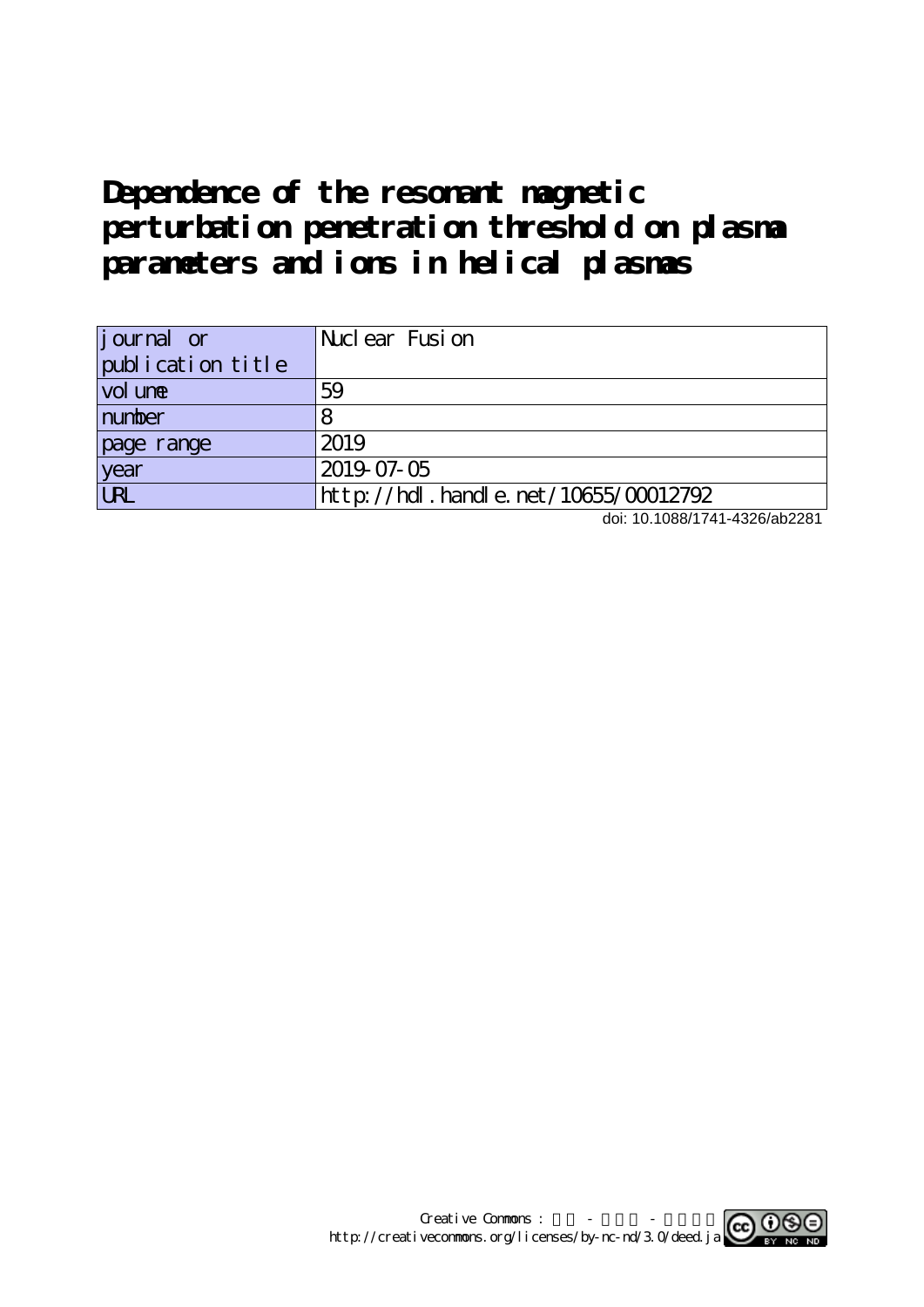# **DEPENDENCE OF RMP PENETRATION THRESHOLD ON PLASMA PARAMETERS AND ION SPECIES IN HELICAL PLASMAS**

# K.Y. WATANABE<sup>1,2</sup>, S. SAKAKIBARA<sup>1,3</sup>, Y. NARUSHIMA<sup>1,3</sup>, S. OHDACHI<sup>1,4</sup>, Y. SUZUKI<sup>1,3</sup>, Y. TAKEMURA $^{1,3}$ , K. IDA $^{1,3}$ , M. YOSHINUMA $^{1,3}$ , I. YAMADA $^{1}$  and LHD EXPERIMENT GROUP

<sup>1</sup>National Institute for Fusion Science, National Institutes of Natural Science, Toki, Gifu 509-5292, Japan Nagoya University, Graduate School of Engineering, Chikusa, Nagoya, 464-8603, Japan SOKENDAI (The Graduate University for Advanced Studies), Toki, Gifu 509-5292, Japan The University of Tokyo, Graduate School of Frontier Sciences, Kashiwa, Chiba 277-8561, Japan

# **Abstract**

We investigate the penetration threshold of the RMP (Resonant Magnetic Perturbation) by the external coils in the LHD (Large Helical Device) for the various plasma aspect ratio configurations. The qualitative dependence on the collisionality is opposite to that in a high plasma aspect configuration, which is a quite unique property, and it is first found in the LHD. We also investigate the threshold dependence on the ion species, and find that the threshold in the deuterium discharges is quite smaller than that in the hydrogen discharges. In all of the cases, the thresholds are higher as the poloidal rotation is faster, which shows that the poloidal rotation is the dominant driver to the RMP threshold. It is qualitatively consistent with the torque balance model between the electro-magnetic and the poloidal viscous torque. In a configuration of the LHD, the threshold dependence on the density is qualitatively similar with that in Ohmic tokamak plasmas, but the beta dependence is opposite to that of the tokamaks. The difference would come from the cause of the viscous torque.

# 1. INTRODUCTION

Existence of the intrinsic RMP (Resonant Magnetic Perturbation), which is the same with "error field", induces the magnetic island and leads to the degradation of plasma confinement in helical plasmas. In tokamaks, the RMP induces the locked-mode instability, which sometimes leads to a disruption. At other times, the RMP becomes a "seed island" on the neoclassical tearing instability, which limits the operational beta value. On the other hand, the RMP is applied as the effective control knob to improve the confinement performance in the torus plasmas. For example, in tokamaks, the RMP is applied to control the RWM (Resistive Wall Mode) [1] and the ELM [2].

However, even if the RMP is externally imposed, the island does not always appear in plasmas. In the LHD [3], which is one of the largest helical devices in the world, the island sometimes appears and in the other times does not appear in the plasma region depending on the plasma parameters while the external RMP is imposed [4, 5]. In the LHD, it is also reported that there is a threshold of the RMP penetration, which means that the island is not observed when the amplitude of the external RMP does not exceed a value (threshold), but it appears when the amplitude is beyond the value [6, 7]. In tokamaks, the locked mode instability does not always appear when the tearing instability is expected to be unstable and the external RMP (error field) exists. The locked mode instability is often observed when the amplitude of the RMP is beyond a value (threshold), too [8]. The above phenomena are observed under the condition that the external RMP does not rotate in time. Even in the case that the RMP rotates, it is also reported that the RMP is shielded or decreases in the plasma when the amplitude is below a value, and the RMP is amplified when the amplitude is beyond the value [9].

In particular, in ITER, the tolerance of the error field to avoid the locked mode instability is an important concern because the locked mode and the disruption as the post process are expected in Ohmic discharges. Here the minimum amplitude of the RMP to induce the locked mode instability is considered as the threshold of the RMP penetration. The construction of an empirical scaling on RMP penetration threshold has been attempted based on the experiments in the multi-devices for many years [8, 10]. On the other hand, the theoretical models of the RMP shielding mechanism by the plasmas and the determination of the RMP penetration threshold are investigated [11, 12]. However, the empirical scaling of the RMP penetration threshold and the theoretical model on the determination of the threshold should be investigated to further improve the prediction accuracy.

In the LHD, the RMP is applied as a control knob to improve the confinement performance. For example, the RMP is applied to maintain a "stable" detached discharge [13], to control the ELM [14], and to control the resistive interchange MHD instability [15]. Figure 1 shows the magnetic fluctuation amplitude (a) and the phase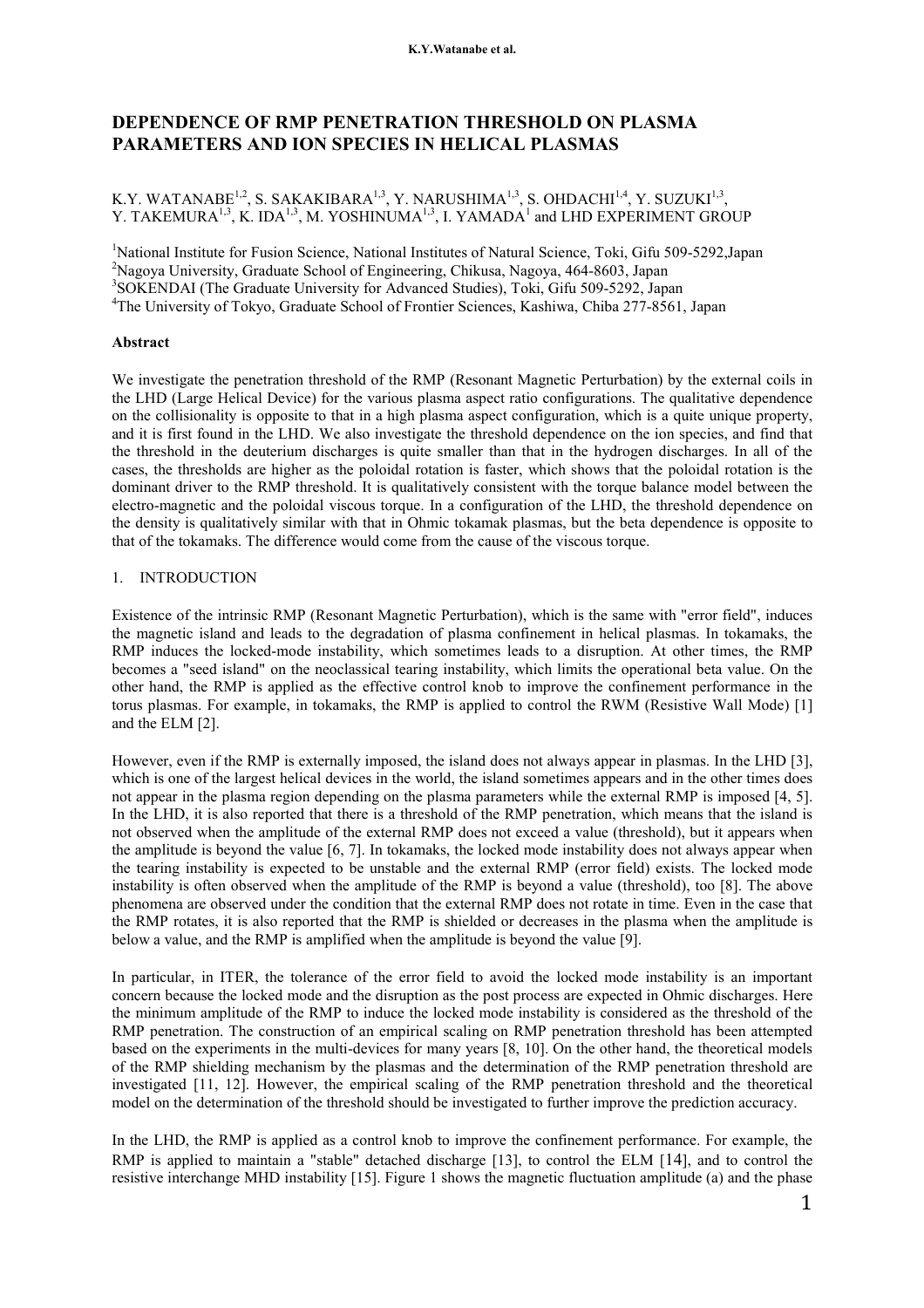(defined by the poloidal location of the island's O-point at a toroidal cross-section) of  $m/n=1/1$  RMP component induced by plasma as the function of the imposed RMP coil current. The fluctuation amplitude decreases as the imposed RMP coil current increases. It should be noticed that the phase of  $m/n=1/1$  RMP component induced by plasma does not change until  $I_{RMP-p}/B_{t}$  1.14kA/T, which corresponds to a boundary between the RMP is shielded and it partially penetrates. This result suggests that the MHD instability is suppressed just before the RMP penetrates plasmas. Then, in the helical systems, it is important to construct the empirical scaling and understand the determination model of the RMP penetration threshold, too.

In the LHD, the RMP shielding mechanism and the determination model of the penetration threshold have been intensively investigated [4-7, 16, 17, 18] since the RMP shielding phenomena were newly observed in the LHD [19]. In Ref.[5], the healing and growing (shielding and penetration) conditions of the external RMP are summarized in the beta value and collisionality spaces, and the bootstrap current modified by the island was considered as the shielding effect. But, the effect of the bootstrap current does not explain the experimental results. In Ref.[16], the observation of the time evolution of the poloidal flow at the transition phase of the island healing/growing suggests that the evolution of the poloidal flow at the outside of the resonant rational surface is strongly related with the RMP shielding threshold. In Refs.[7, 17], the dependence of the RMP penetration/shielding threshold on the magnetic configurations is reported. The plasma aspect ratio dependence of the penetration threshold is strongly related with the index of the interchange MHD instability such as the Mercier parameter,  $D_I$ , because the threshold increases with the decrease of the magnetic shear and the increase of the magnetic hill parameter. On the contrary, the magnetic axis location dependence is consistently explained by the effect of the neoclassical viscos torque. Then, we could not explain the reason why the magnetic configuration dependence of the RMP penetration threshold appears.

This paper is organized as follows. First, we show the experiment setup, the wave forms of a typical RMP rampup experiments, and some configuration features of the LHD in section 2. The typical experimental conditions are also shown. The RMP penetration threshold dependence on the collisionality for the various plasma aspect ratio configurations are compared in order to improve the database of the penetration threshold dependence on the magnetic configurations, which are shown in section 3.1. In section 3.2, the RMP penetration threshold in the recent deuterium experiments is investigated, and the threshold is compared with that in the hydrogen plasmas from the viewpoint of the ion species dependence of the RMP penetration threshold. In section 3.3, we discuss the above results from the viewpoint of the relationship between the RMP penetration threshold and the plasma poloidal velocity. In section 4, in order to contribute the improvement of the accurate prediction on the RMP penetration threshold in the Ohmic tokamak discharges, in the LHD plasmas without any external torque, the empirical scaling of the RMP penetration threshold on the electron density and the beta value is shown. Finally, we give a brief summary.

#### 2. EXPERIMENTAL SETUP

The LHD is a heliotron device with a pair of helical coils and three pairs of poloidal coils. The typical major and minor radii are 3.6m and 0.65 m, respectively. The helical coils consist of three layers winding coils built in the minor radial direction. We can change the plasma aspect ratio and the magnetic shear, the magnetic hill parameter due to change the minor radial location of the helical coil current centre, that is, the helical coil pitch parameter,  $\gamma_c \equiv (M/l)/(R_c/a_c)$ , where *M* and *l* are the toroidal field period and the number of poles of the helical coils, and  $R_{\rm C}$  and  $a_{\rm C}$  are the major and the minor radius of the helical coil winding law, respectively. In this paper, the plasma aspect ratio,  $A_p$ , changes from 5.7 to 7.1 ( $\gamma_c$ =1.254~1.174). The central rotational transform changes from 0.33 to 0.57, but the edge rotational transform is maintained around 1.65, which suggests that the magnetic shear decreases with the increase of *A*p. The magnetic hill parameter increases with the increase of *A*p. And the  $m/n=1/1$  resonant rational surface moves from 0.85 to 0.73 as the function of the normalized minor radius [20]. Here *m* and *n* are the poloidal and toroidal mode numbers. LHD equips ten pairs of coils with normal conductors set at the top and the bottom (RMP coils), which can produce a magnetic field of *m*/*n* = 1/1 and/or 2/1 modes with a different phase. In this study, the perturbation field with *m*/*n*=1/1 is imposed by RMP coils.

We carried out ramp-up RMP experiments. The typical discharge time and operational magnetic field is 2s and 1.38T, respectively. Figure 2 shows a typical waveform of the ramp-up RMP experiment with  $A<sub>p</sub>=7.1$ configuration. The plasmas are initiated by ECH, and they are maintained by the 2 tangential NBs, which are injected in order to balance the NBI currents and the external torque as shown in Fig.2(a). It is a similar condition with the Ohmic tokamak plasmas. The perpendicular NBs with the positive ion sources are intermittently injected to measure the poloidal and toroidal plasma flow velocities, as shown in Fig.2(b). During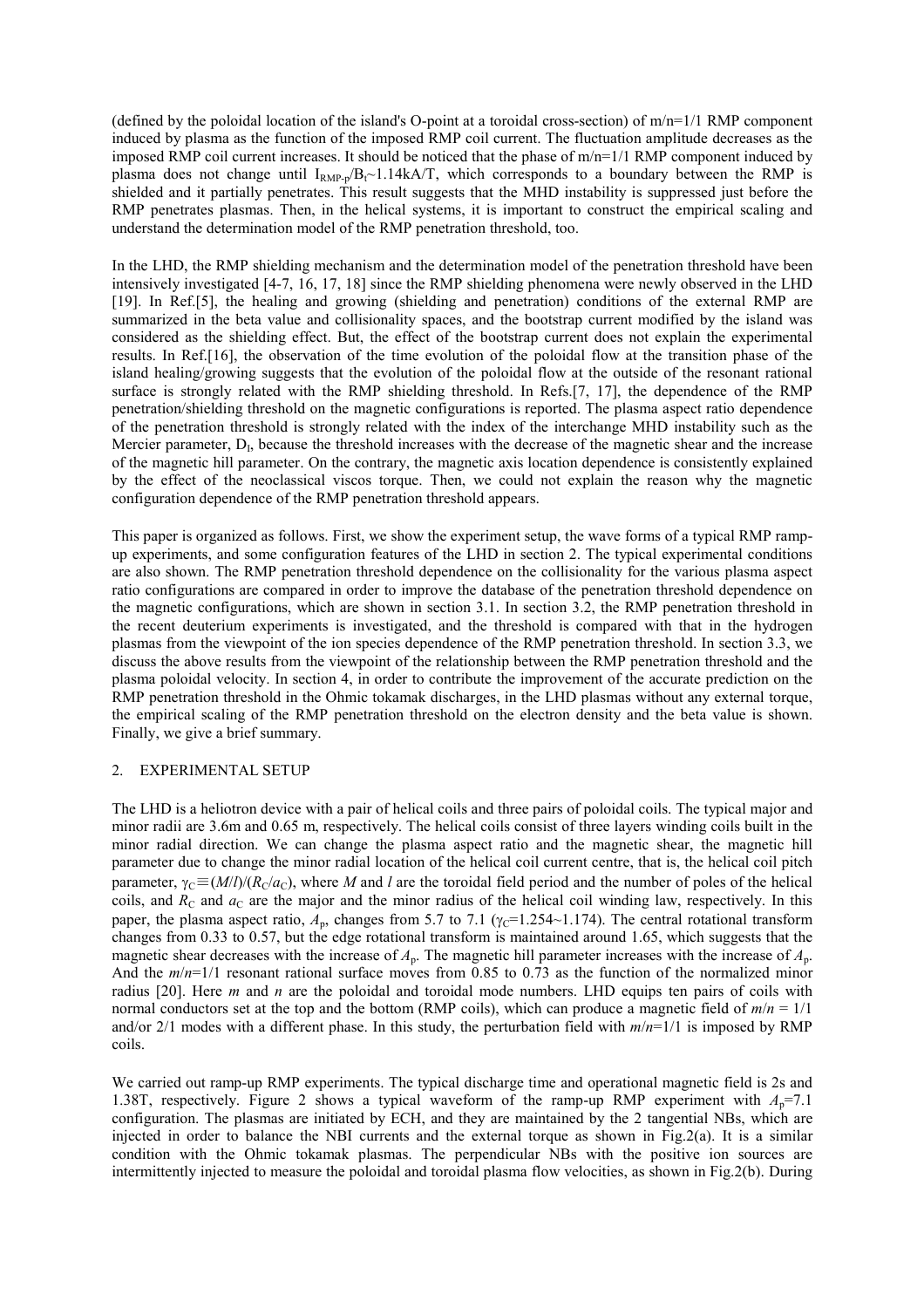#### **K.Y.Watanabe et al.**

the discharge with almost constant density and heating power as shown Figs.2(a) and (b), the external RMP coil current increases as shown in Fig.2(c). Here it should be noticed that the externally imposed RMP does not rotate, and  $I_{RMP-n}/B_t=1kA/T$  corresponds to the magnetic island with the 20% of the minor radius as the size. The RMP current was ramped up with 0.3 kA/s. In Fig.2(d), at t~4.55s, the phase of the RMP induced by plasmas, which is measured by two pairs of saddle coils set located in different toroidal section, suddenly changes and a flat structure around the resonant rational surface suddenly appears in the electron temperature radial profile. In this paper, the RMP coil current  $(I_{\text{RMP-p}})$  is identified as an index of the RMP penetration threshold as shown in Fig.2(c). Figure 2(e) shows the time evolution of the poloidal rotation speed around the resonant surface.

In section 3.3, we show the RMP penetration threshold dependence for the various plasma aspect ratio configurations. According to Ref.[7], the magnetic shear and/or the magnetic hill parameter are key parameters of the RMP penetration. They are strongly related to the Mercier index,  $D_i$ , which is an index for the ideal interchange instability. Figure 3(a) shows  $D_I$  at the  $I=1$  rational surface with  $\langle \beta \rangle \sim 1\%$ .  $D_I$  increases with the increase of *A*p. On the other hand, according to Ref.[17], the neoclassical viscous torque would be another key parameter. The neoclassical viscous torque is strongly related with the magnetic field ripple, then the dependence on the plasma aspect ratio is shown in Fig.3(b). Here  $\varepsilon_h$ ,  $\varepsilon_{h+1}$  and  $\varepsilon_{h-1}$  are the helical magnetic ripple and its poloidal side band components,  $\varepsilon_t$  and  $\varepsilon_b$  are the toroidal and bumpy magnetic ripples, respectively.  $\varepsilon_b$ and  $\varepsilon_t$  decrease with the increase of  $A_p$ , and the ratio between  $\varepsilon_{h+1} + \varepsilon_{h-1}$  and  $\varepsilon_h$  increases with the increase of  $A_p$ .

#### 3. RMP PENETRATION THRESHOLD DEPENDENCE IN THE LHD

#### **3.1. Plasma aspect ratio dependence of the penetration threshold**

In Ref.[7], the penetration threshold dependence on the plasma aspect ratio is investigated under almost the same beta and collisionality regimes in the LHD. There we found that the RMP penetration threshold decreases with the increase of the plasma aspect ratio. Now we investigate the penetration threshold dependence on the collisionality of ion for the various aspect ratio plasmas  $(A_p=5.7, 6.1$  and 7.1). The results are shown in Fig.4. Here  $v_{i*}$ =1 means the ion collisionality boundary between the plateau and the banana regimes, and A<sub>p</sub>=5.7, 6.7 and 7.1 are shown by  $\circlearrowright$ ,  $\bullet$  and  $\diamondsuit$ , respectively. Then, the plasmas are in between the plateau and the banana regimes, and in almost the  $1/v$ -collisional regime because the helical magnetic ripple is almost twice larger than the toroidal one as shown in Fig.3(b),  $v_{i * h}$ <sup>3</sup> $v_{i * h}$ . Here  $v_{i * h}$ <sup>=1</sup> means the ion collisionality boundary between the helical plateau and the 1/v regimes. It should be noted that  $\beta_{\text{local}} \sim 0.35\%$  at  $A_p = 5.7$  and  $\beta_{\text{local}} \sim 0.48\%$ at  $A_p=7.1$ , which corresponds to both the volume averaged beta values are around 1.0% because the resonant magnetic surface of  $A_p = 7.1$  is located inner than that of  $A_p = 5.7$ . These beta regimes are less than those in Ref.[7].

The most impressive result in Fig.4 is that the penetration threshold dependence on the collisionality in the low plasma aspect configuration,  $A_p = 5.7$  is opposite in the high aspect one,  $A_p = 7.1$ . That's, the threshold of  $A_p = 5.7$ scales with  $v_{i*}^{0.40}$ , and that of  $A_p$ =7.1 does with  $v_{i*}^{0.10}$ . Here the correlation coefficients, *R*, are 0.67 and 0.97, respectively. Only in a high collisional regime,  $v_{i*}$  (almost plateau regime), the threshold dependence on the plasma aspect ratio in Ref.[7] is reproduced. In a low collisional regime,  $v_{i*}$  (almost banana regime), another dependence appears. This result would lead to the reconsideration of the statement that the index of the MHD instability, such as the Mercier parameter should strongly affect the penetration threshold [7] because both the magnetic shear and the magnetic hill parameter change little when the beta value is maintained even though the collisionality changes as shown in Fig.4.

#### **3.2. Ion species dependence of the penetration threshold**

Recently, the deuterium experiments started in the LHD [21]. Here, in the deuterium discharges, the ions injected by the balanced NB and the perpendicular NB are deuterium in addition to the working gas supplied by gas-puff systems. We compare the RMP penetration thresholds in the deuterium and the hydrogen discharges with the very similar beta regime. Figure 5 shows the threshold dependence on the collisionality in the hydrogen and the deuterium discharges. The plasma aspect ratio is  $A_p=5.7$ , the magnetic axis torus-location is 3.6m and  $\beta_{\text{local}}$  ~0.30%, which is lower than those in Fig.4. The penetration threshold in hydrogen plasmas scales with  $v_{i*b}^{0.40}$ , and that in deuterium plasmas does with  $v_{i*b}^{0.93}$ . Here *Rs* are 0.98 and 0.77, respectively. That,s, the thresholds in both deuterium and the hydrogen increase with the increase of the collisionality as same with  $\bigcirc$ in Fig.4. From Fig.5, the penetration threshold in the deuterium discharges is smaller than that in the hydrogen discharges in the same collisionality regime. This result means that the deuterium plasmas are affected with the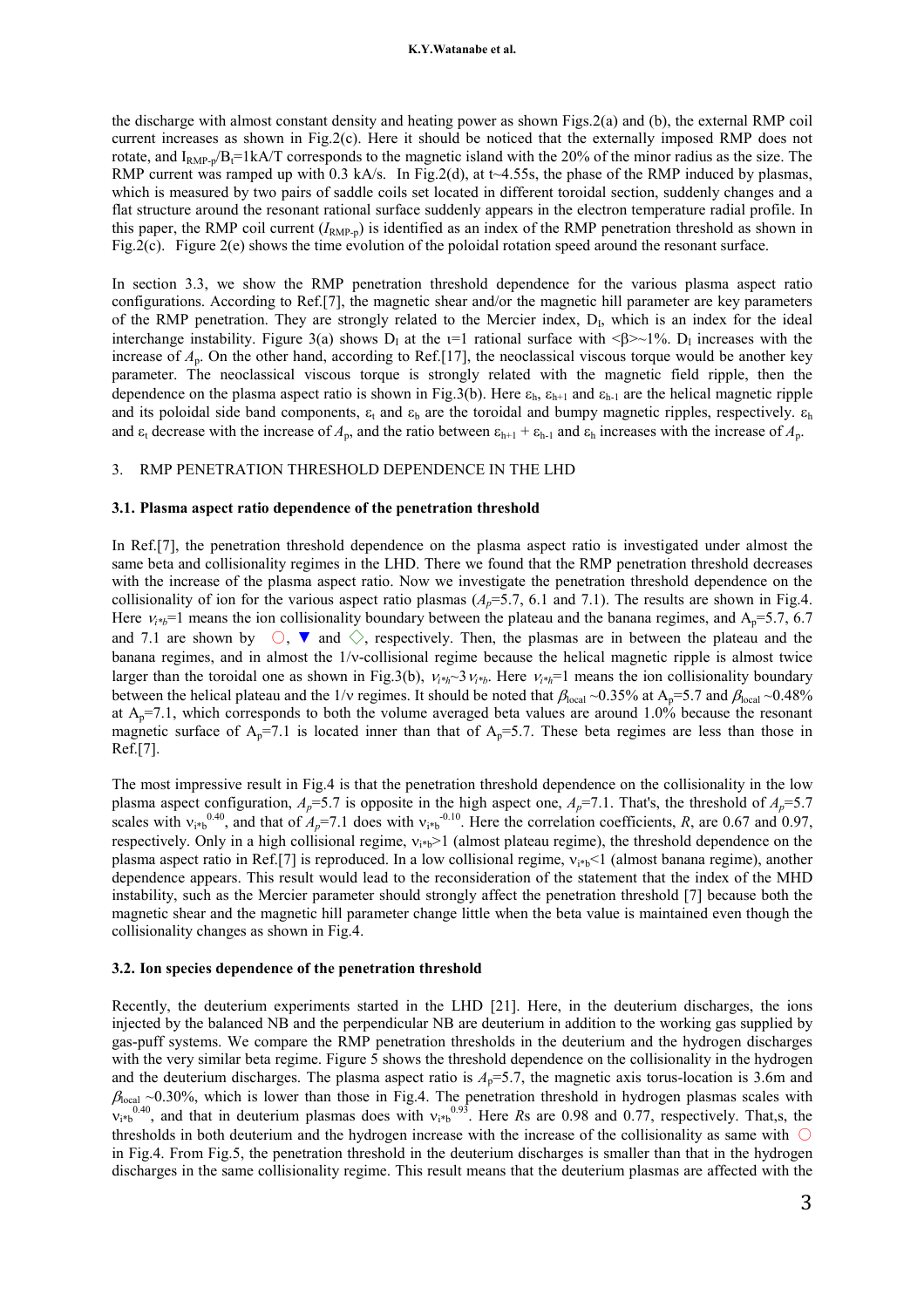smaller external RMP than in the hydrogen, which leads to the unfavourable property because the tolerance of the error field to prevent the degradation due to the appearance of magnetic island in the deuterium discharges is smaller than that in the hydrogen discharges.

# **3.3. Relationship between RMP penetration threshold and plasma poloidal velocity**

Here we consider the reason why the RMP penetration threshold dependence on the collisionality appears for the various magnetic configurations and ion species, as shown in sections 3.1 and 3.2. The most popular model on the shielding mechanism of the external RMP is a balance between the electro-magnetic and the viscous torque [11], which is based on the following scenario. When the plasma is rotating at a relatively large speed, the large difference between two Alfven resonant surfaces due to the large plasma speed prevents the reconnection of the magnetic field lines because the Alfven resonance does not overlap with the resonant surfaces [22]. When the external RMP exists, the plasma rotation is driven by a viscosity torque, at the same time, the rotation is decelerated by the electro-magnetic torque by the externally imposed RMP and its driving perturbed plasma current. Then when the electro-magnetic torque is beyond the viscous torque, the plasma rotation is decelerated and the external RMP penetrate the resonant rational surfaces. According to a model in helical plasmas without an external torque [23], the poloidal neoclassical viscosity is considered dominant, and the effect of an index related with the MHD instability on the penetration threshold is expected to be small. The neoclassical viscous torque is expressed by the product of a poloidal rotation speed and a viscosity coefficient, and the electro-magnetic torque is roughly proportional to the square of the externally imposed RMP coil current. The imposed RMP coil current, when RMP penetrates, corresponds to the index of the penetration threshold,  $I_{\text{RMP-p}}$ . On the contrary, the neoclassical poloidal rotation and the viscous coefficient are considered to depend on the ion species and the configuration through the helical ripple in the magnetic field strength and the rotational transform.

Figure 6 shows the poloidal plasma rotation ( $\omega_{\text{pol}(Q)=1}$ ) of the plasma at the rational surface just before the penetration as the function of the collisionality in the deuterium and hydrogen discharges. The dataset is included by that of Fig.5. This figure shows that the poloidal rotation in the deuterium discharges is much smaller than that in the hydrogen discharges when we compare them at the same collisionality, which would lead to the reduction of the penetration threshold in the deuterium discharges. Next, we plot the penetration thresholds of Fig.4 ( $A_p$ =7.1; $\diamondsuit$ ,  $A_p$ =5.7; $\odot$ ) and Fig.5 (H; $\bullet$ , D; $\bullet$ ) as the function of the poloidal rotation as shown in Fig.7. In all cases, the RMP penetration thresholds increase as the poloidal rotation is faster, which is qualitatively consistent with the torque balance model between the electro-magnetic and the poloidal viscous torque [23, 24]. Then the main reason, why the penetration threshold in the deuterium is lower than that in the hydrogen, is considered that the poloidal rotation in the deuterium is slower than that in the hydrogen. The opposite dependence of the penetration threshold on the collisionality in the various plasma aspect configurations would come from the poloidal rotation dependence on the collisionality.

Figure 8 shows the poloidal rotation frequency at the resonant surface as the function of an index of the neoclassical flow in the deuterium and hydrogen plasmas of Fig.6. Because the neoclassical poloidal rotation speed for the same configuration would be approximately proportional to  $T_e^*(n_e'/n_e+2T_e'/T_e)$  according to Ref.[23],  $T_e^*(n_e'/n_e + 2T_e'/T_e)$  is defined as the index of the neoclassical flow here. Figure 8 shows that the poloidal rotation frequency of deuterium is relatively larger than that of hydrogen around same collisionality. However, both the rotations of deuterium and hydrogen don't have clear dependence on the index of the neoclassical flow. It should be noted that the neoclassical poloidal flow depends on the radial electric field exactly speaking, in Ref.[23], the radial field is expressed by  $n_e$ <sup> $/\prime/n_e$ </sup> and  $T_e$ <sup> $/\prime T_e$ </sup> with a simple assumption. Moreover, on the neoclassical poloidal flow velocity in the various plasma aspect configurations, it depends on the magnetic configuration in addition to the above index of the neoclassical flow. That is, the neoclassical poloidal viscosity is proportional to the non-axisymmetric neoclassical radial particle flux [25], which has different dependence on the collisionality and the magnetic field ripple component [26, 27]. The comparison between the neoclassical prediction taking the radial electric field, the collisionality and the magnetic field into account, and the observed poloidal rotation is a future subject.

## 4. COMPARISON BETWEEN BALANCED NBI HELICAL PLASMAS AND OHMIC TOKAMAK PLASMAS

As shown in section 1, in Ohmic discharges of tokamaks, the tokamak researchers are constructing the following RMP penetration threshold scaling [28], and checking the validation through the multi-device experiments for the various density  $(n_e)$  and beta  $(\beta_N)$  regimes from the viewpoint of the avoidance of the locked mode instability in ITER operation.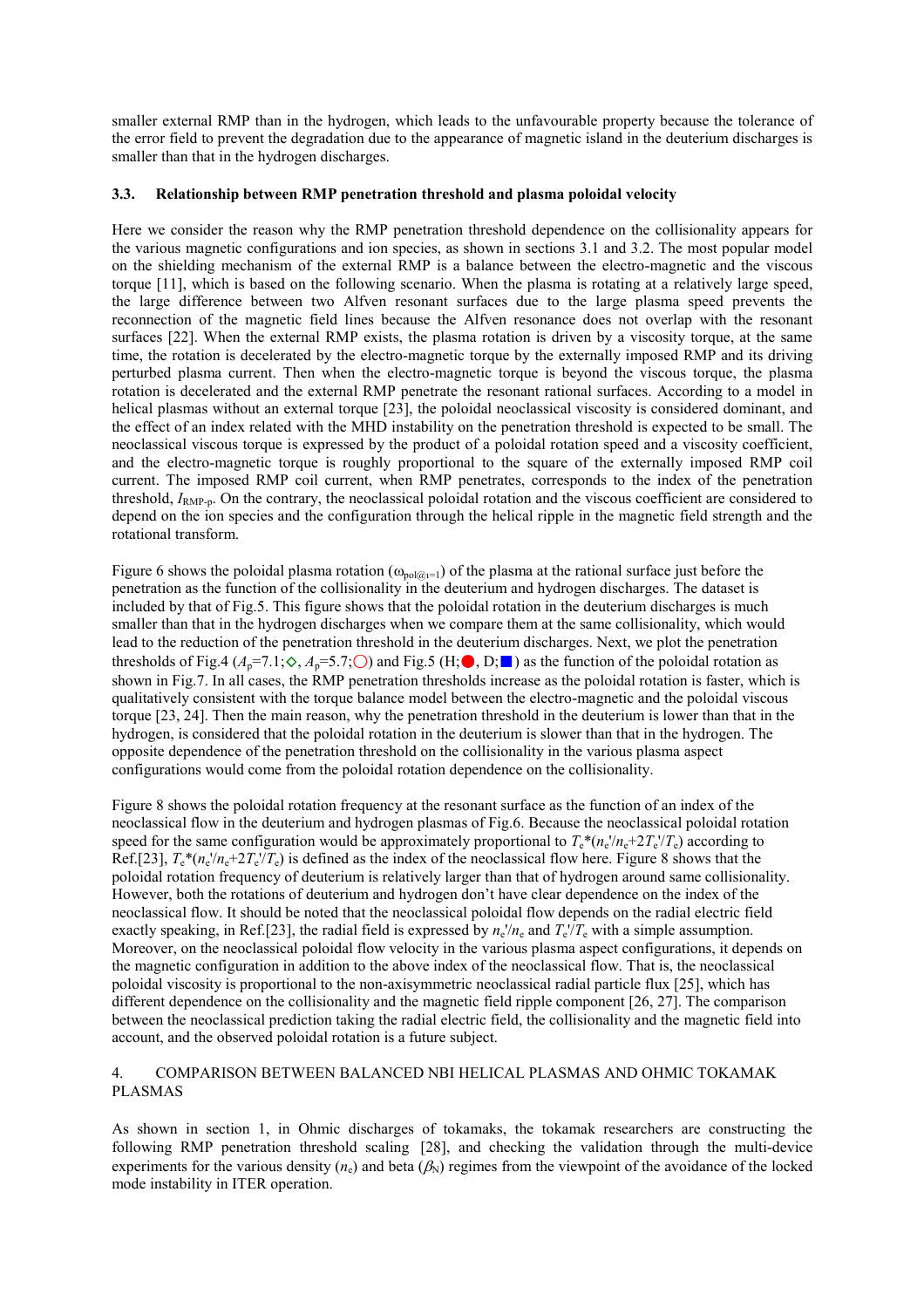#### **K.Y.Watanabe et al.**

$$
B_{\text{pen}}/B_t \propto n_e^{-1.4 \pm 0.13} B_t^{-1.8 \pm 0.16} R^{0.81 \pm 0.24} \beta_N^{-0.86 \pm 0.14}
$$

Here  $B_{\text{pen}}$  denotes the amplitude of the RMP penetration threshold, and  $B_t$  and R are the toroidal magnetic field strength and the major radius, respectively. We investigate the RMP penetration threshold dependence on the density and the beta value in the LHD with  $A_p=5.7$  for the  $m/n=1/1$  mode. The  $A_p=5.7$  configuration corresponds to a high confinement performance configuration in the LHD experiments. Figure 9 shows the penetration threshold as the function of the density at the resonant rational surface. Here the plasmas are heated by the balanced tangential NBIs, which corresponds to the similar condition of tokamak's Ohmic discharges in the sense that there is no external torque. The collisionality belongs to the plateau regime. The penetration thresholds for the cases that the beta value at the  $m/n=1/1$  resonant rational surface ( $\beta_{\text{local}}$ ) is around 0.35% and 0.30%, and are shown by  $\circlearrowright$  and  $\bullet$ , respectively. The penetration threshold of  $\beta_{\text{local}}$  ~0.35% and ~0.30% scales with  $n_e^{0.87}$ . Here *Rs* are 0.94 and 0.99, respectively. That's, the power laws of the thresholds on the electron density are similarly independent of beta regimes, which is qualitatively similar with that of tokamaks, but it has quantitatively weak dependence ( $\propto n_e^{0.87}$ ) on the density with tokamaks ( $\propto n_e^{1.4}$ ). On the other hand, the threshold in the LHD is larger as the beta increases, which is different from tokamaks.

## 5. SUMMARY

We investigate the penetration threshold of the RMP by the external coils in the LHD for the various plasma aspect ratio configurations. According to the RMP ramp-up experiments with the almost  $1/v$ -collisional regimes under the balanced-NB heating, the qualitative dependence on the collisionality in a low plasma aspect configuration is opposite to that in a high plasma aspect one, which is a quite unique property compared with the tokamaks, and is first found in the LHD. We also investigate the threshold dependence on the ion species, and find that the threshold of deuterium is quite smaller than that of hydrogen. Figure 10 shows the operational regimes of RMP penetration threshold experiments, as shown in Figs.2 and 3, in the electron density and the collisionality diagram,  $n_e$  and  $v_{i*b}$ . Here,  $A_p = 5.7 \sim 7.1$  and  $\beta_{local} = 0.3$ , 0.35 and 0.48%. In all the above cases, the RMP penetration thresholds are higher as the poloidal rotation is faster, which shows that the poloidal rotation is the dominant driver to the RMP threshold and this effect is borne out in both ion mass and aspect ratio studies. The fact is qualitatively consistent with the torque balance model between the electro-magnetic and the poloidal viscous torque. Moreover, we compare the relationship between the poloidal flow velocity and the flow index predicted by a neoclassical theoretical model. However, the observed flow velocity is not consistent with the neoclassical prediction with a simple assumption taking the radial electric field effect into account. The evaluation of the neoclassical flow velocity consistently including the radial electric field and the comparison between that and the observation is one of future subjects.

In a good confinement configuration  $(A_p = 5.7)$  of the LHD without external toroidal and poloidal torque input like an unbalanced NBI, the threshold dependence on the density is qualitatively similar with that in Ohmic tokamak plasmas, but the beta dependence is opposite to the tokamaks. In Ohmic tokamak plasmas, the anomalous viscous torque is expected to be much more dominant compared with the neoclassical viscous torque [23, 24]. However, the prediction of the RMP penetration condition in helical plasmas with the high accuracy would lead to the systematic understanding of the penetration mechanism in torus plasmas because in the higher collisionality region in the LHD there is a possibility that the anomalous viscosity is dominant instead of the neoclassical viscosity as the viscous torque.

#### **ACKNOWLEDGMENTS**

This work was supported in part by JSPS KAKENHI (No.25289342) and by NIFS under contracts ULPP022 and NIFS07KLPH004, by a Grant-in-Aid of Future Energy Research Association. The authors are grateful to the LHD operation group for their excellent technical support. One of the authors (K.Y.W) thanks Professors S. Nishimura and M. Furukawa for their fruitful discussion.

#### **REFERENCES**

- [1] M. OKABAYASHI et al., Plasma Phys. Control. Fusion 44 (2002) B339.
- [2] T.E. Evans et al., Phys. Plasmas 13 (2006) 056121.
- [3] Y. TAKEIRI et al., Nucl. Fusion 57 (2017) 102023.
- [4] N. OHYABU et al., Phys. Rev. Lett. 88 (2002) 055005.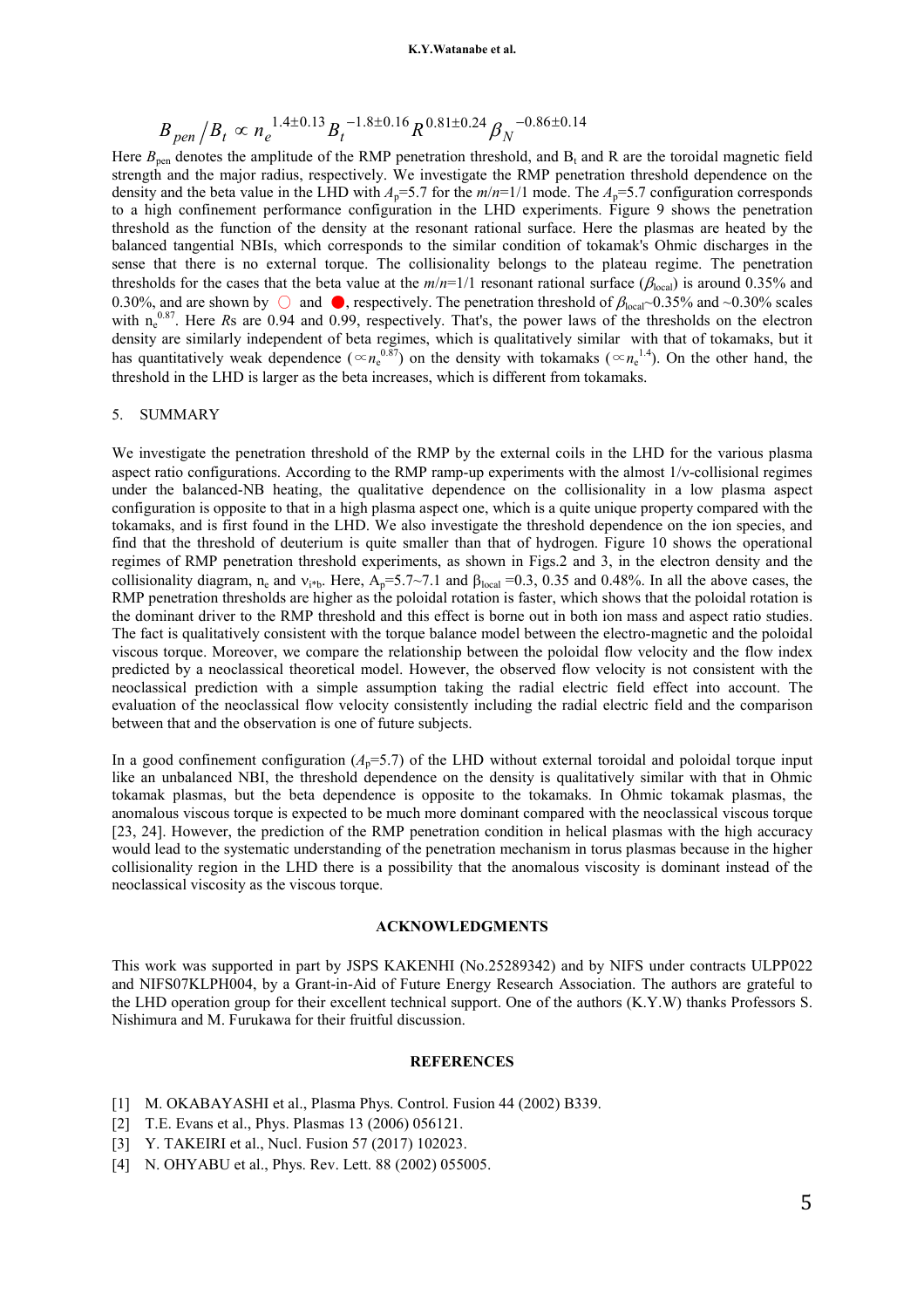- [5] Y. NARUSHIMA et al., Nucl. Fusion 48 (2008) 075010.
- [6] N. OHYABU et al., Plasma Phys. Control. Fusion 47 (2005) 1431.
- [7] S. SAKAKIBARA et al., Nucl. Fusion 53 (2013) 043010.
- [8] R. BUTTERY et al., Nucl. Fusion 39 (1999) 1827.
- [9] Y. KIKUCHI et al., Phys. Rev. Lett. 97 (2006) 085003.
- [10] R. BUTTERY et al., Nucl. Fusion 51 (2011) 073016.
- [11] R. FITZPATRICK, Nucl. Fusion 39 (1993) 1049.
- [12] J.-K. PARK et al., Nucl. Fusion 51 (2011) 023003.
- [13] M. KOBAYASHI et al., Nucl. Fusion 53 (2013) 093032.
- [14] K. TOI et al., Nucl. Fusion 54 (2014) 033001.
- [15] H. YAMADA et al., Contrib. Plasma Phys. 50 (2010) 480.
- [16] Y. NARUSHIMA et al. Nucl. Fusion 51 (2011) 083030.
- [17] Y. NARUSHIMA et al. Nucl. Fusion 55 (2015) 073004.
- [18] Y. NARUSHIMA et al. Nucl. Fusion 57 (2017) 076024.
- [19] K. NARIHARA et al., Phys. Rev. Lett. 87 (2001) 135002.
- [20] K.Y. WATANABE et al., Fusion Sci. Technol. 58 (2010) 160.
- [21] M. OSAKABE et al 2017 Fusion Sci. Technol. 72 199
- [22] A. BOOZER et al., Phys. Plasmas 10 (2003) 1458.
- [23] S. NISHIMURA et al., *Phys. Plasmas* 19 (2012) 122510.
- [24] C. C. HEGNA, Phys. Plasmas, 19 (2012) 056101.
- [25] K. C. SHAING and J. D. CALLEN, Phys. Fluids 26 (1983) 3315.
- [26] K. C. SHAING, Phys. Fluids 27, (1984) 1567.
- [27] K. C. SHAING et al., Phys. Fluids 29 (1986) 521.
- [28] Y. GIRBOV, in Meeting of ITPA MHD TG, Oct. 2017 (Barcelona, Spain).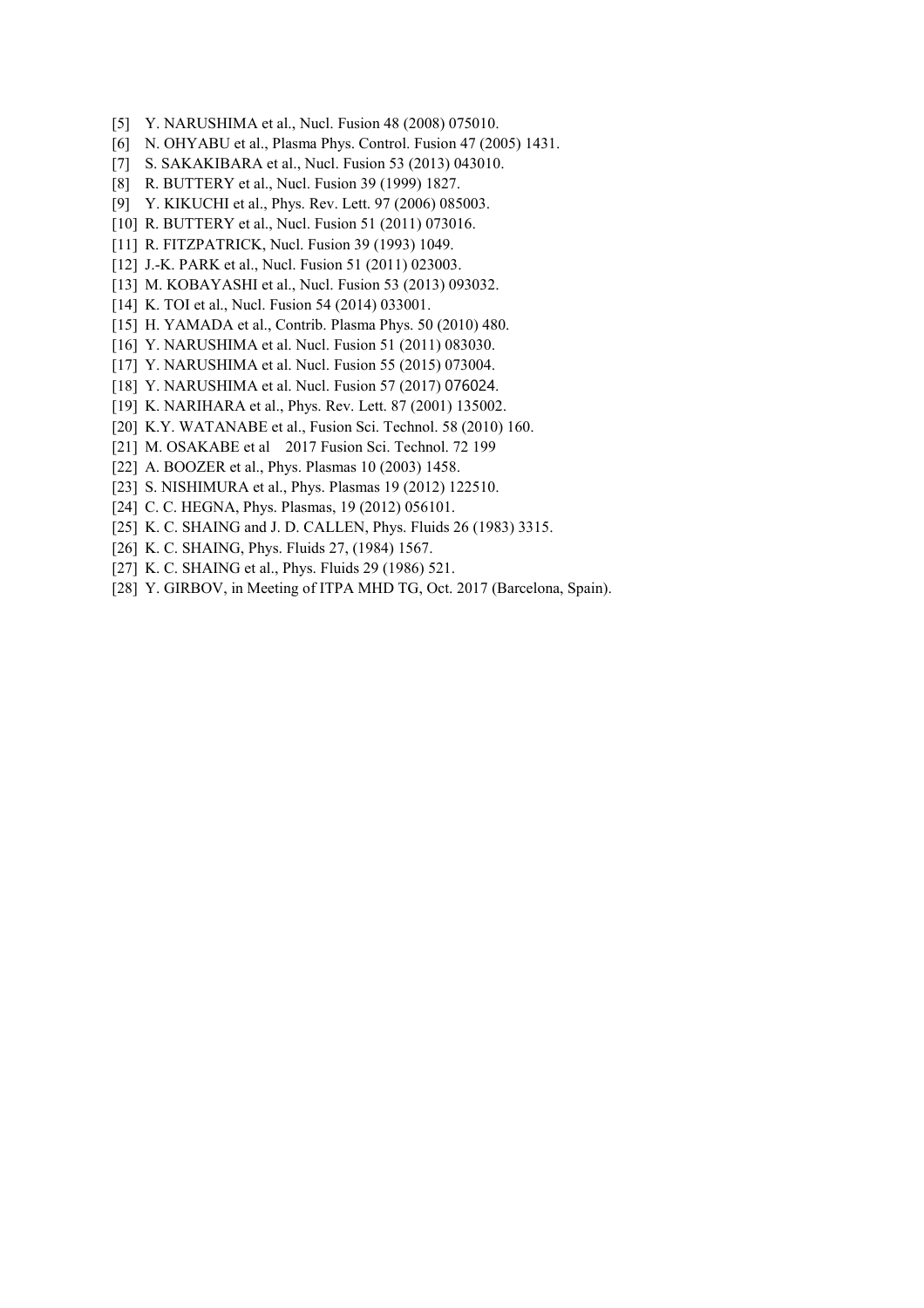

*FIG. 1. The magnetic fluctuation amplitude (a) and the phase (defined by the poloidal location of the island's O-point at a toroidal crosssection) of m/n=1/1 RMP component induced by plasma as the function of the imposed RMP coil current. The vertical dashed line denotes the boundary between the RMP is shielded and theRMP partially penetrates.* 



*FIG. 3.(a) D<sup>I</sup> at the iota=1 rational surface with <>~1% and (b) Magnetic field ripple components as the function of*  $A_p$ *. Here*  $\varepsilon_h$ *,*  $\varepsilon_{h+1}$ *,*  $\varepsilon_h$ *. 1 are the helical magnetic ripple and its poloidal side band components,*  $\varepsilon_t$  *and*  $\varepsilon_b$  *are the toroidal and bumpy magnetic ripples, respectively.* 



*FIG.2. Typical discharge waveform for RMP ramp-up experiment. (a) the volume averaged beta and tangential NBI port-throughpower for 2 beam lines, (b) the line averaged electron density and perpendicular NBI port through power, (c) the external RMP coil current, (d) The phase (defined by the poloidal location of the island's O-point at a toroidal cross-section) and amplitude m/n=1/1 RMP component induced by plasma,*  $\Theta$  *and*  $\Phi$ *, (e) the poloidal flow velocity around the resonant rational surface. The vertical dashed line corresponds to the time when the external RMP penetrates*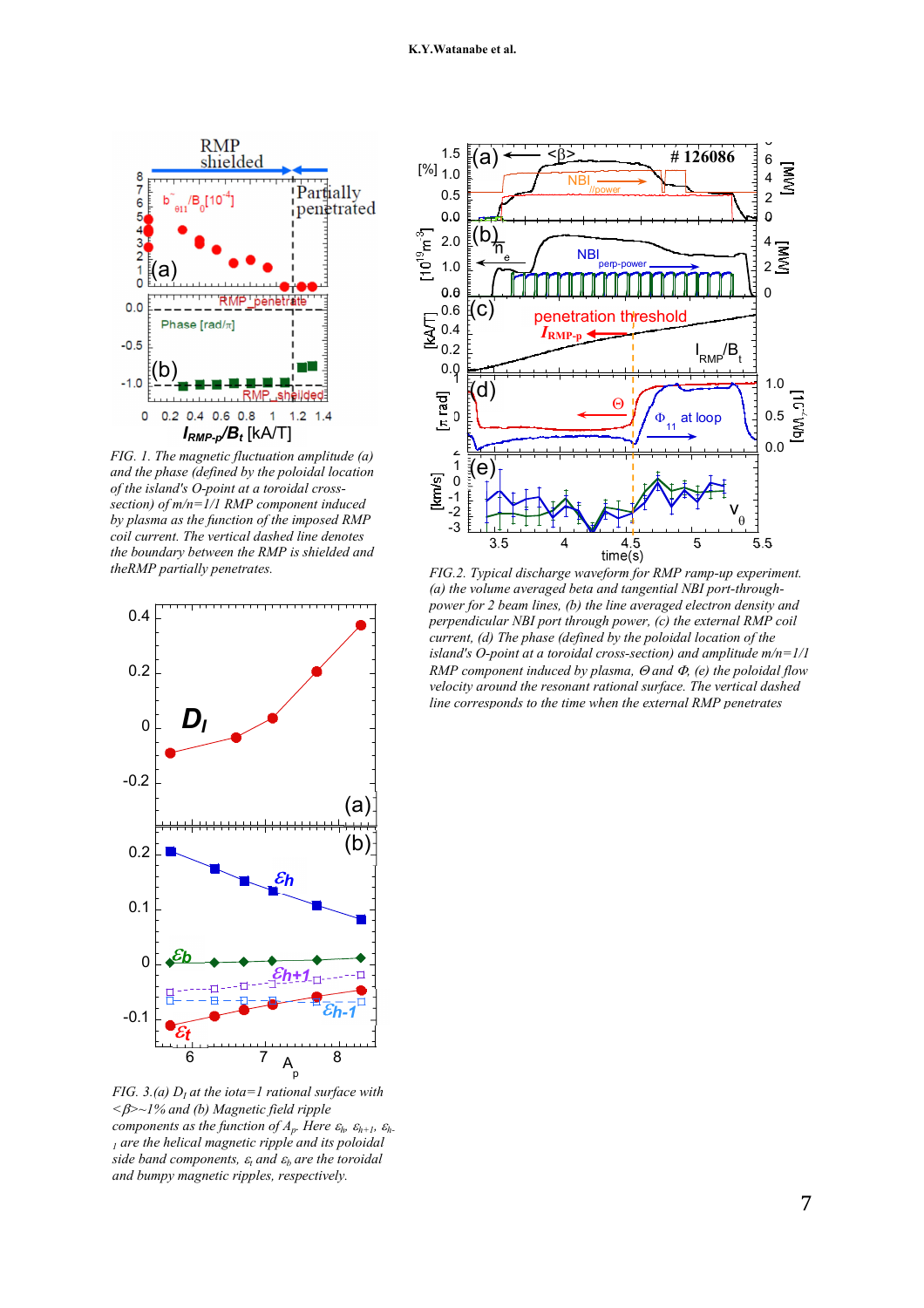

*FIG. 4. RMP penetration threshold dependence on collisionality for various A<sup>p</sup> configurations in the LHD.*   $v_{i*b} = 1$  means the boundary of the plateau and the banana *regimes. A<sub>p</sub>*=5.7, 6.7 and 7.1 are shown by  $\bigcirc$ ,  $\blacktriangledown$  and *, respectively*.



*FIG.6. Poloidal rotation frequency at the m/n=1/1 resonant rational surface as the function of the collisionality. Here the deuterium and hydrogen discharges are shown by* ■ *and* ●, *respectively.* 



*FIG. 5. RMP penetration threshold as the function of the collisionality in the LHD with Ap=5.7 and local~0.3%. Here the deuterium and hydrogen discharges are shown by* ■ *and* ●, *respectively.* 



*FIG.7. RMP penetration threshold as the function of*  $\omega_{pol(\widehat{a}_l)=l}$  in the LHD with  $A_p=5.7 \sim 7.1$  and  $\beta_{local}=0.3$ , *0.35 and 0.48% as shown in Figs.2 and 3. Dashed, and a dash and dot lines denote the auxiliary lines to show a trend.*